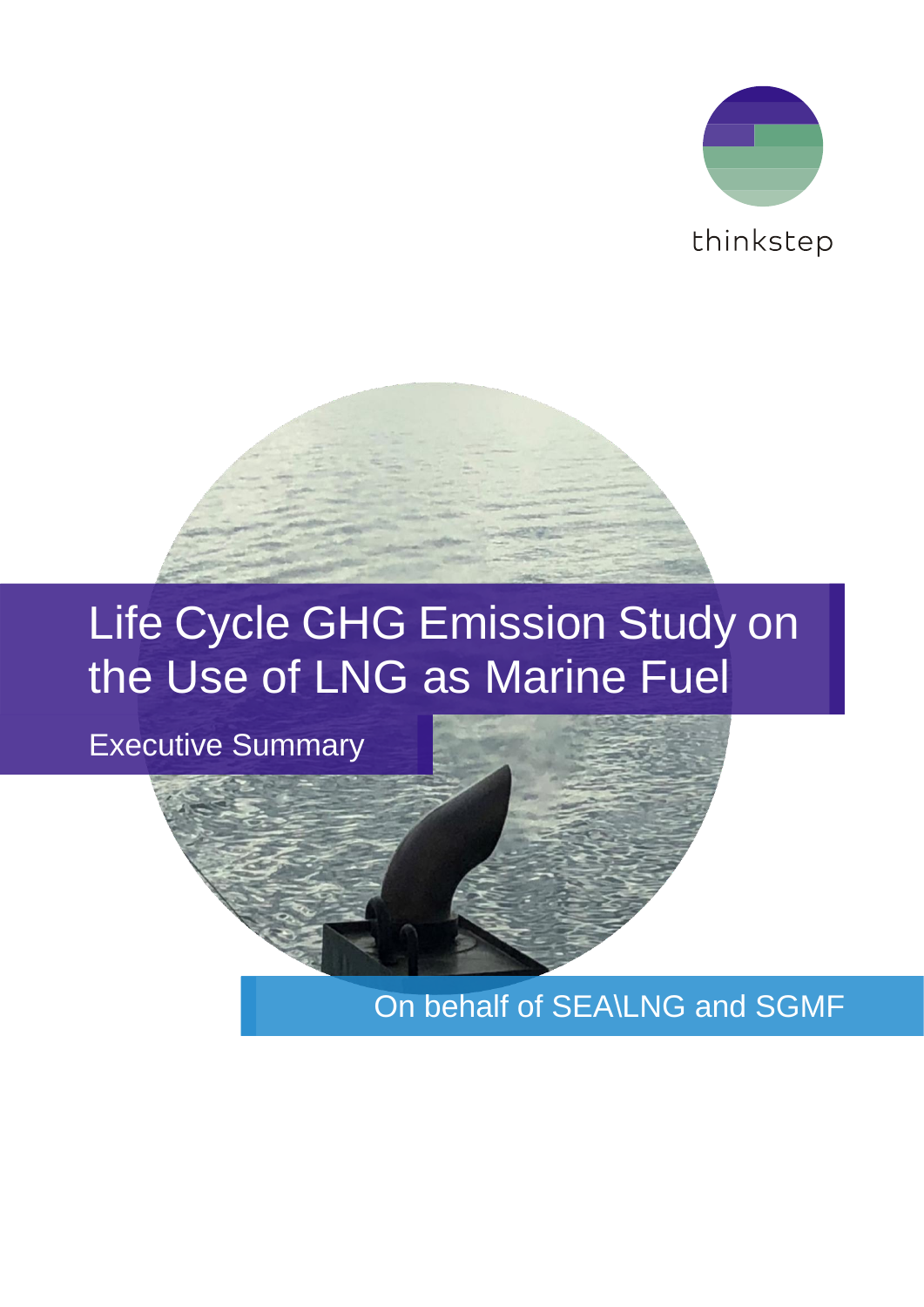

**Client: SEA\LNG Limited, and Society for Gas as a Marine Fuel Limited (SGMF) Title: Life Cycle GHG Emission Study on the Use of LNG as Marine Fuel**

**Report version:** V1.1

**Report date:** 10/04/2019

**© thinkstep AG**

#### **On behalf of thinkstep AG and its subsidiaries**

#### **Document prepared by**

Dr. Oliver Schuller Soliver Schuller<br>
Principal Consultant, 10/04/2019 Team lead Energy & Mobility

[oliver.schuller@thinkstep.com](mailto:oliver.schuller@thinkstep.com) phone +49-711-341817-0

Stefan Kupferschmid

Jasmin Hengstler

Simon Whitehouse

#### **Quality assurance by**

Alexander Stoffregen Senior Consultant 10/04/2019

#### **Under the supervision of**

Jan Poulsen CEO

This report has been prepared by thinkstep with all reasonable skill and diligence within the terms and conditions of the contract between thinkstep and the client. thinkstep is not accountable to the client, or any others, with respect to any matters outside the scope agreed upon for this project.

Regardless of report confidentiality, thinkstep does not accept responsibility of any nature to any third parties to whom this report, or any part thereof, is made known. Any such party relies on the report at its own risk. Interpretations, analyses, or statements of any kind made by a third party and based on this report are beyond thinkstep's responsibility.

If you have any suggestions, complaints, or any other feedback, please contact us at [servicequality@thinkstep.com.](mailto:servicequality@pe-international.com)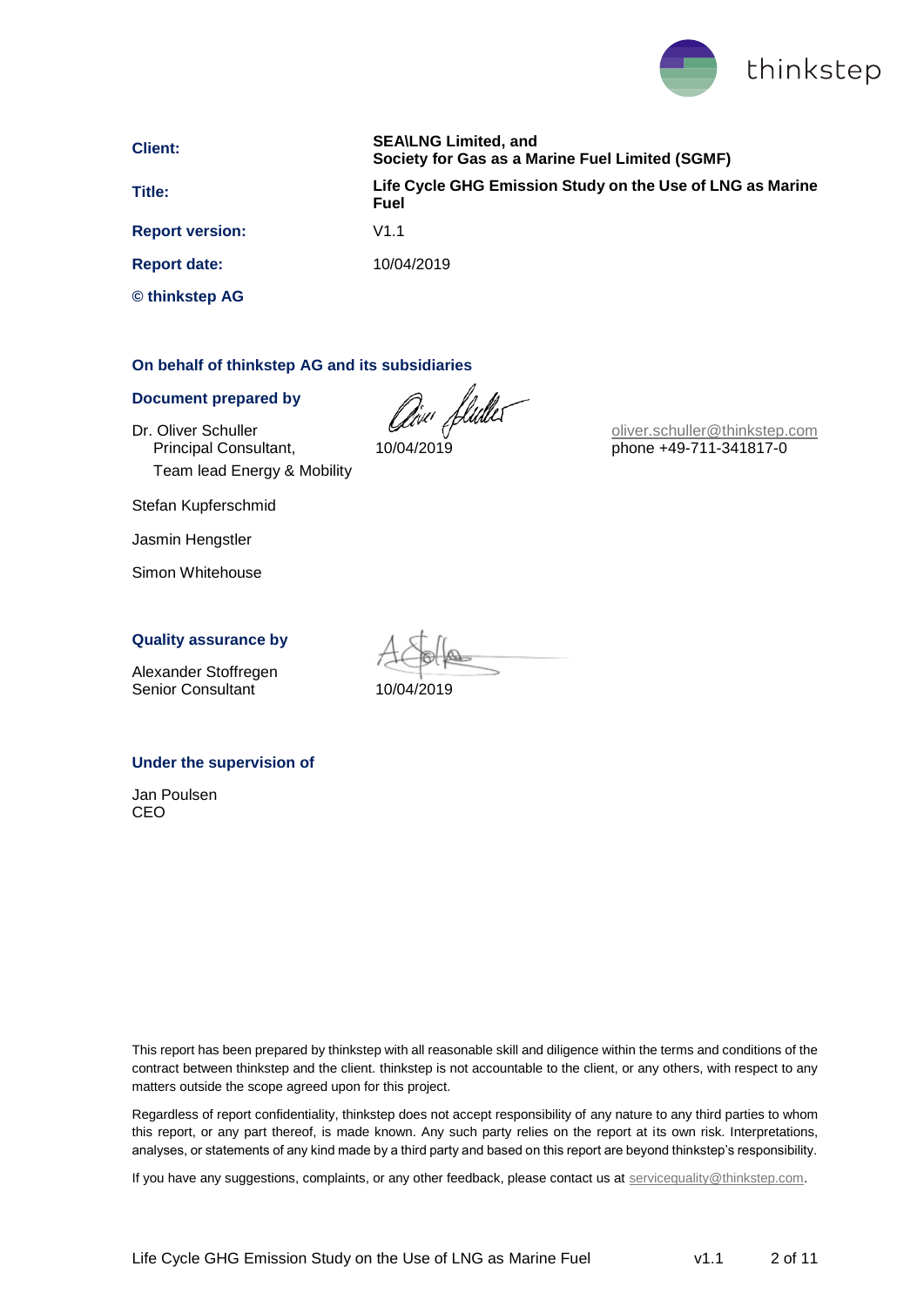thinkstep

## Executive Summary

This study analyses the life cycle greenhouse gas (GHG) emissions of the use of Liquified Natural Gas (LNG) as marine fuel compared with current and post-2020 conventional oil-based fuels. In addition, air quality is assessed by comparing local pollutants from the operation of the vessels using these different fuels.

#### *Key Messages from the Study*

The collaboration and support from a large number of SEA\LNG and SGMF member companies working across the entire fuel supply chain and engine manufacturers enabled the collection of upto-date, quality technical data. This has provided the basis for a complete and accurate life cycle analysis of the GHG intensity expressed in terms of  $CO<sub>2</sub>$ -equivalents. For the main GHG emissions, the IPCC AR5 characterisation factors have been used (1 CO<sub>2</sub>, 30 CH<sub>4</sub>, 265 N<sub>2</sub>O) to assess the global warming potential  $(GWP_{100})$ . Methane emissions from the supply chains as well as methane released at the ship combustion process (methane slip) have been carefully included. The comparison between LNG and oil-based fuelled engines is performed on a 1 kWh brake power specific unit (g CO2-eq/kWh).

The study shows that LNG provides a significant advantage in terms of improving air quality which is particularly important in ports and coastal areas. Beyond the benefits associated with reducing air pollutants, LNG is a viable solution to reduce GHG emissions from international shipping and to contribute to the International Maritime Organization (IMO) GHG reduction targets. However, methane emission from the supply chain and engine slip need to be reduced further to maximise the positive impact on both air quality and GHG emissions.

The key messages are:

- The use of LNG as marine fuel shows GHG reduction of up to 21 % compared with current oil-based marine fuels over the entire life cycle from Well-to-Wake (WtW). The benefit is highly dependent on the engine technology installed and, to a certain extent, on the type of reference fuel (distillate or residual).
- On an engine technology basis, the WtW GHG emission reduction for gas fuelled engines compared with HFO fuelled engines are between 14 % to 21 % for 2-stroke slow speed engines, and between 7 % to 15 % for 4-stroke medium speed engines.
- On a Tank-to-Wake (TtW) basis, the combustion process for LNG as a marine fuel shows GHG benefits of up to 28 % compared with current oil-based marine fuels. On an engine technology basis, the TtW emissions reduction benefits for gas fuelled engines compared with HFO fuelled engines are between 18 to 28 % for 2-stroke slow speed engines and between 12 to 22 % for 4-stroke medium speed engines.
- Local pollutants, such as sulphur oxides ( $SO<sub>X</sub>$ ), nitrogen oxides ( $NO<sub>X</sub>$ ) and particulate matter (PM), are reduced when using LNG compared with current conventional marine fuels. Due to the negligible amount of sulphur in the LNG fuel,  $SO_\chi$  emissions are reduced close to zero.  $NO<sub>x</sub>$  emissions are reduced by up to 95 % to meet the IMO Tier III limits without NOx reduction technologies when using Otto cycle engines. Limited data on PM emissions is available, however reductions of up to 99 % are normal compared with heavy fuel oil (HFO).
- For post-2020 oil-based marine fuels (low sulphur fuel oil (LSFO) or the use of HFO in combination with an exhaust gas cleaning system) there is no significant difference in the WtW GHG emissions compared with current oil-based fuels. Post-2020 gas fuelled 2-stroke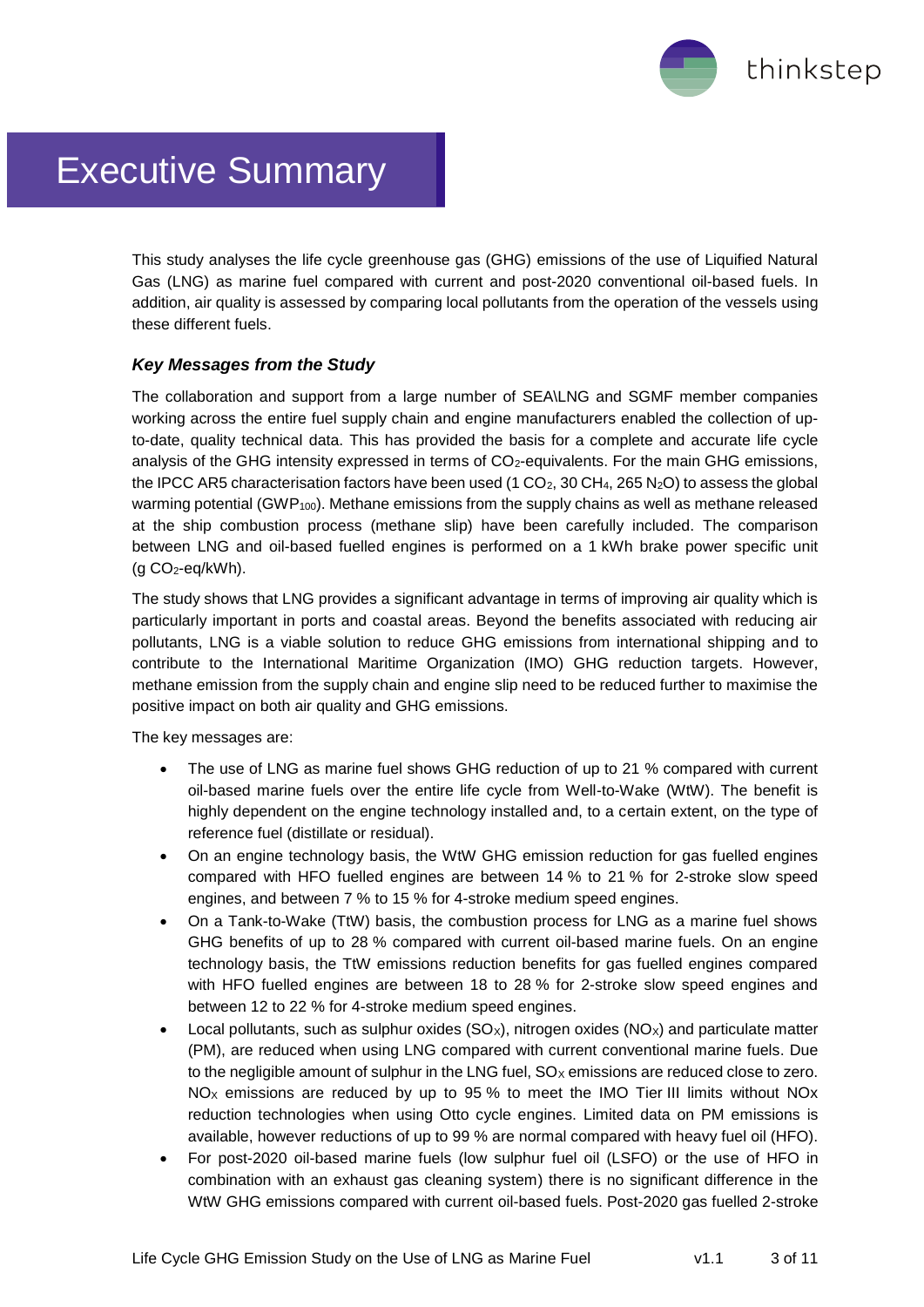

engines have advantages in the order of 14 % to 22 % (current: 14-21 %), and 4-stroke engines between 6 % to 16 % (current: 7-15 %) compared with HFO fuelled engines.

- As a direct comparison if the global marine transport fleet for 2015 were to completely switch to LNG then there would be a GHG emission reduction of 15 % marine GHG emissions based upon engine technology alone.
- GHG reductions are reduced depending upon the degree of methane slip incurred during the combustion process. High pressure 2-stroke Diesel cycle engines and marine gas turbine propulsion units incur methane slip less than 1 % of the overall WtW GHG emissions. Low pressure 2-stroke and 4-stroke Otto cycle reciprocating engines are sensitive to methane slip with 10-17 % of the WtW GHG emissions resulting from unburned methane in the combustion process.
- This study presents the current status of the industry; ongoing optimisation in supply chain and engine technology developments will further enhance the benefits of LNG as a marine fuel. Methane slip reduction at combustion in the engines and methane emission reduction in the supply chain as well as further improving energy efficiency in combination with other measures such as enhanced operational methods and speed optimisation will make a major contribution to meeting the IMO's GHG emissions reduction target 2050 for shipping.
- An indicative analysis showed that bioLNG and synthetic LNG can provide an additional significant (up to 90 %) benefit in terms of WtW GHG intensity. Bio and synthetic LNG are completely fungible with LNG derived from fossil feedstocks. For example, a blend of 20 % bioLNG as a drop-in fuel can reduce GHG emissions by a further 13 % compared with 100% fossil fuel LNG.
- GHG emissions of fuel supply chains differ from region to region due to a large number of variables. Therefore, specific supply chain analyses as applied in this study have been key in order to get to a global average GHG intensity.

#### *Context*

The international shipping industry, as other industry sectors, are under pressure to reduce emissions. The International Maritime Organization (IMO) has announced the ambition to reduce the GHG emissions from international shipping by at least 50% by 2050 compared with 2008. More stringent air quality regulations, such as the IMO 2020 global sulphur cap, are also approaching.

In the light of the IMO 2020 global sulphur cap, conventional oil-based residual marine fuels will need to either change in their specification or be replaced by alternative fuels like LNG.

While the environmental benefits of LNG as the most promising alternative marine fuel are clear in relation to local pollutants such as sulphur oxides  $(SO<sub>x</sub>)$ , nitrogen oxide  $(NO<sub>x</sub>)$ , and particulate matter (PM), various studies have demonstrated different GHG impacts from the use of LNG. These differences have resulted from the studies using different assumptions, methodologies and data. Most important, the studies have used different data and assumptions about methane emissions in the LNG supply chain, and methane slip in ship engines. The end result is that there are divergent opinions about the GHG benefits of LNG as marine fuel which in turn influence views on whether LNG is a viable option to address GHG emissions.

Life cycle analysis of GHG emissions of LNG and oil-based marine fuels and their use is a complex topic due to different engine technologies in operation, the different fuels bunkered and their geographically specific supply chains. In addition, fuels and their supply chain GHG emissions may change over time, e.g. due to the introduction of the low sulphur standards.

The marine engine market, in contrast to the road transport market for instance, comprises of a multitude of different engine technologies for different shipping applications and power requirements. This results in the use of different engines with 2-/4-stroke, single/dual fuel, combustion cycle,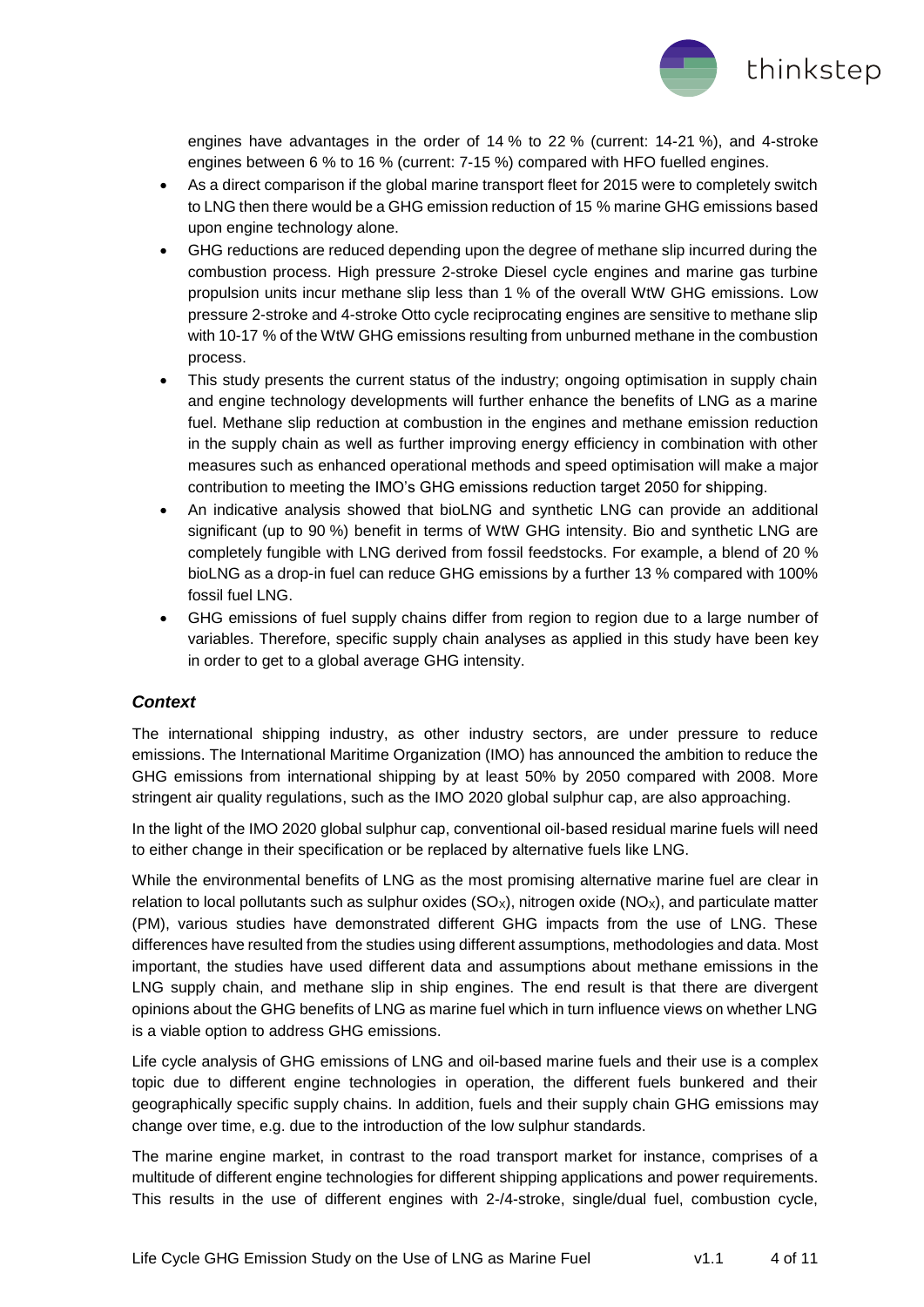

efficiency, exhaust gas cleaning system, etc.. Hence, gas fuelled vessels cannot be summarised by one representative technology and propulsion and power provision system, and more differentiation is necessary when drawing further conclusions, particularly by ship type, size and operational parameters. Large container ships for instance, are used to transport goods from one continent to another, and hence mainly operate in deep-sea regions, mostly with a constant engine load after leaving the harbour. In contrast, ferries or cruise ships mainly operate in coastal areas, and may change engine load more frequently. For smaller ships such as support vessels and tug boats, engine response with many engine load changes is crucial. There is therefore not one single gas engine to be considered, but rather different engines with different performance, fuel consumption and emission characteristics.

For ocean-going shipping outside Emission Control Areas (ECAs), the fuel sulphur limit is currently 3.5 wt.%, changing to 0.5 wt.% from 2020 onwards. For shipping inside ECAs, the sulphur limit has been 0.1 wt.% since 2015. For NO<sub>x</sub> emissions, different Tier limits (Tier I-III) apply based on the construction date of the ship and the engine speed. For engines build from 2016 onwards, Tier III limits apply inside Emission Control Areas (ECA). Outside these areas, Tier II limits apply.

#### *Study Objectives*

SEA\LNG and SGMF commissioned *thinkstep* to perform a comprehensive, industry-wide Well-to-Wake (WtW) GHG emission analysis on the use of LNG as marine fuel. The intention was to reduce the uncertainty regarding the GHG benefits of LNG as marine fuel as mentioned above. Special focus was given to methane emissions. The study also investigated air quality aspects. By collecting primary, state-of-the-art data and by the integration of an external critical review the main study objectives were achieved.

While the analysis has been performed on a global level, it considers:

- the most common ship engine technologies in operation, taking into account the specific fuel consumption and methane slip.
- a global average LNG supply inventory, based on 'bottom-up' calculations of different regional consumption mixes, and LNG production countries.
- a differentiated view on various oil-based marine fuels, taking into account different fuel types and specifications, as well as post-2020 sulphur limits (including exhaust gas cleaning systems). Different regional analyses have also been carried out, analogous to the LNG supply analysis.

In 2018, the most common marine fuels were oil-based Heavy Fuel Oil (HFO) with a global average sulphur content of 2.5 wt. % and Marine Gas Oil (MGO) with 0.1 wt. % sulphur, which is primarily used in ECAs. HFO made up more than 75 % of the marine fuels followed by MGO with around 20 %. As mentioned, the upcoming more stringent air quality regulations relating to  $SO<sub>x</sub>$  and  $NO<sub>x</sub>$ , will change the marine fuel portfolio.

Today, it is not known how refiners will provide marine fuel that will comply with the IMO 2020 sulphur regulations for global fuels with a maximum of 0.5 wt.% sulphur. Fuel makers are likely to treat the fuel to reduce the sulphur, or blend it with ultra-low sulphur fuel oil, e.g. blending hydro-treated residuals, heavy fractions from hydrocrackers and lighter hydro-treated fractions or blending it with low sulphur MGO. Other options to obtain a 0.5 wt. % sulphur content fuel include the usage of a low sulphur crude oil feedstock. There will be a wide variability of fuel oil quality depending on input crude, refining process, blend strategy, and region.

Based on the available information and considerations of likely future actions, the project consortium defined the following current and "post-2020" fuels for consideration in this study: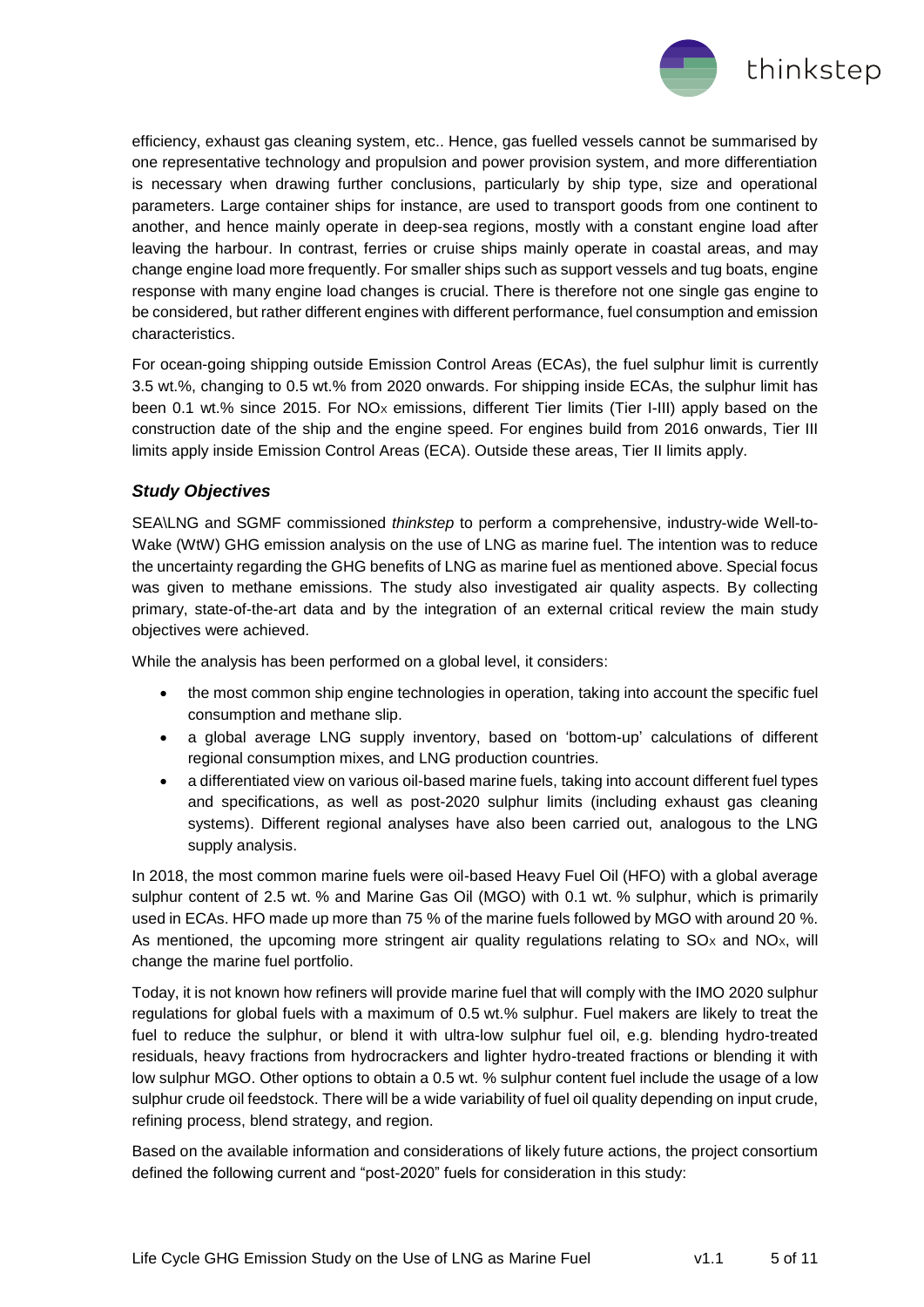

#### *Current fuels considered:*

- Liquefied Natural Gas (LNG)
- Marine Gas Oil (MGO) as distillate marine fuel with a sulphur content of 0.1 wt. %
- Heavy Fuel Oil (HFO) as residual marine fuel with an average sulphur content of 2.5 wt. % (global average)

*Post 2020 fuels considered:*

- Liquefied Natural Gas (LNG)
- Marine Gas Oil (MGO) as distillate marine fuel with a sulphur content of 0.1 wt. %
- Heavy Fuel Oil (HFO) as residual marine fuel with an average sulphur content of >2.5 wt. % with scrubbers as approved exhaust gas cleaning system (EGCS)
- Low Sulphur Fuel Oil (LSFO<sub>0.5, LScrude</sub>) as residual marine fuel with a sulphur content of 0.5 wt. %, using low sulphur crude oil as feedstock in refineries
- Low Sulphur Fuel Oil (LSFO<sub>0.5, Blend</sub>) as blend of residual and distillate marine fuels with a sulphur content of 0.5 wt. %.

Other alternative fuels, e.g. Liquified Petroleum Gas (LPG), methanol, bioLNG, and synthetic LNG are also analysed in this study.

#### *Approach and Methodology*

The analysis distinguishes between the following ship engines and their specific characteristics when operating on different fuels:

- 2-stroke slow speed dual fuel engines
- 4-stroke medium speed single and dual fuel engines
- 4-stroke high speed single fuel engines
- Gas turbines in simple and combined cycle.

These engine technologies are further distinguished by combustion cycle, i.e. Otto combustion cycle (low pressure gas injection) and diesel combustion cycle (high pressure gas injection). Steam turbines as a main fuel oil engine are not analysed in this context due to the small number of vessels in operation with this technology. However, within the LNG supply chain analysis, steam turbines are considered as engine technology in LNG carriers in this study.

The data collection in particular focussed on ship engine data provided by eight major engine manufacturers (OEMs) incorporating the latest engine technologies and performance attributes. Main data providers were Carnival, Caterpillar MaK, Caterpillar Solar Turbines, GE Aviation, MAN Energy Solutions, MTU Friedrichshafen, Winterthur Gas & Diesel and Wärtsilä. On the fuel supply chains, ExxonMobil, Shell and Total were engaged in this study.

The study details the complete Well-to-Wake GHG emissions analysis of the LNG supply and use as marine fuel. The results of this analysis are compared with the WtW GHG emissions of other marine fuels in order to show the advantages and disadvantages. The study also includes a summary indicative outlook looking at the integration of bioLNG and synthetic LNG into the LNG supply chain. In addition, scenarios of potential future developments and technical improvements are investigated such as more efficient technologies which would reduce methane emissions.

The study is based on steady-state test-bed data using standard test cycles. GHG emissions based on actual operational fuel consumption and measured emissions data will differ due to load cycles and duration and could be considered as further analysis. However, this is the case for both LNG and fuel oil engines.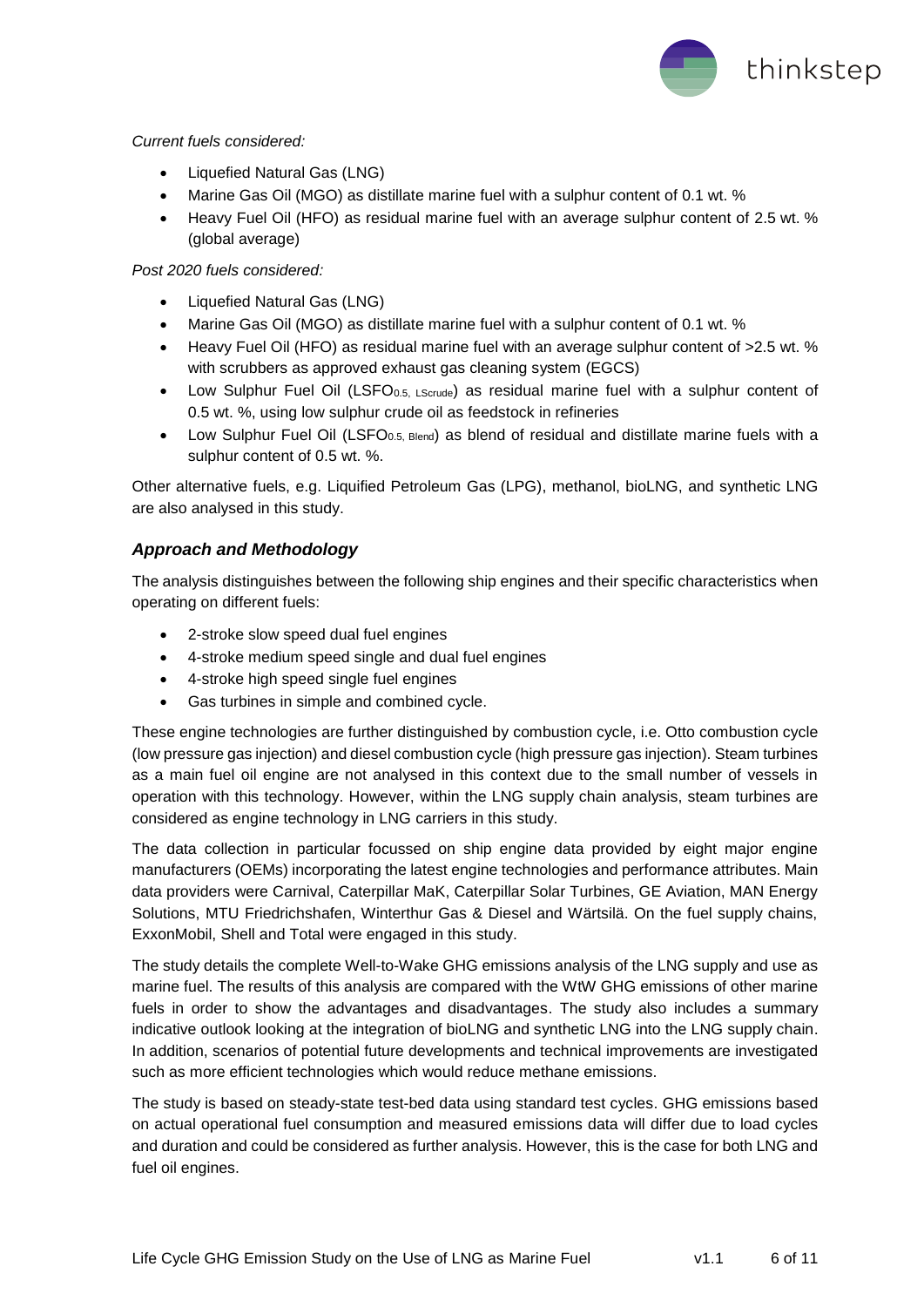

This assessment considers global warming as an environmental impact category only. However, the study assesses the supply and use of LNG as a marine fuel according to ISO 14040/44 and compares the GHG results with values for other marine fuels.

Air quality related local pollutants of sulphur oxides ( $SO<sub>x</sub>$ ), nitrogen oxides ( $NO<sub>x</sub>$ ) and particulate matter (PM) of the fuel combustion are also presented in the results.

The focus of this study is on the data collection and calculation of the GHG emissions of ship engines for LNG and oil-based fuels. For both, primary data has been provided by the OEMs.

In general, the chosen approach regarding GHG emissions can be seen as conservative from a LNG perspective (i.e. not favouring LNG) compared with oil-based fuelled ships, because a) for oil-based engines black carbon emissions are not considered (though potentially contributing to the global warming potential), b) for oil-based fuelled engines low mark-up values for EGCS operation are used, c) GHG impacts occurring as a result of a chemical reaction of used EGCS cleaning water (at open loop EGCS) and sea water are neglected and d) it is assumed that up to 90 % of the measured total hydrocarbon tailpipe emissions of the LNG engine are pure methane (recent studies show lower numbers). The key findings are:

#### *Well-to-Wake Results*

As described above, the total WtW GHG emissions of marine engine are highly dependent on the engine technology and fuel type. The overall Well-to-Wake GHG emissions of the marine engines operating on current oil-based HFO, MGO and LNG have been calculated based on fuel consumption and emission data provided by eight different engine manufacturers and members from SEA\LNG and SGMF. All data is related to compliance with the IMO Tier III NO<sub>X</sub> limits, and are given in brake power specific units (kWh) per engine technology weighted according to the IMO E2/E3 cycle. The following tables shows the technical parameters (all primary data are provided by engine manufacturers) that are used for the calculation of the Well-to-Wake GHG emissions of the 2-stroke slow speed and the 4-stroke medium speed engines. Please note that all energy related numbers in this study are referring to the lower heating value (LHV).

| g/kWh                         | <b>Oil-based fuels</b>   |                    | <b>Gas-based fuel</b> |         |
|-------------------------------|--------------------------|--------------------|-----------------------|---------|
|                               | HFO <sub>25</sub>        | MGO <sub>0.1</sub> | <b>LNG</b>            | LNG     |
| 2-stroke slow speed           | <b>Diesel</b>            |                    | Diesel-DF             | Otto-DF |
| <b>Main fuel consumption</b>  | 184.8                    | 174.0              | 141.3                 | 145.1   |
| <b>Pilot fuel consumption</b> | $\overline{\phantom{a}}$ | -                  | 6.4                   | 1.5     |
| Urea solution consumption     | 20.7                     | 20.7               | -                     |         |
| <b>Methane slip</b>           | -                        | -                  | $0.1\%$               | 1.5%    |

| g/kWh                         | <b>Oil-based fuels</b>   |                          | <b>Gas-based fuel</b> |            |
|-------------------------------|--------------------------|--------------------------|-----------------------|------------|
|                               | HFO <sub>25</sub>        | MGO <sub>0.1</sub>       | <b>LNG</b>            | <b>LNG</b> |
| 4-stroke medium speed         | <b>Diesel</b>            |                          | Otto-SI               | Otto-DF    |
| <b>Main fuel consumption</b>  | 197.5                    | 184.7                    | 155.8                 | 156.5      |
| <b>Pilot fuel consumption</b> | $\overline{\phantom{0}}$ | $\overline{\phantom{0}}$ |                       | 2.8        |
| Urea solution consumption     | 15.7                     | 15.7                     | -                     | -          |
| <b>Methane slip</b>           | $\overline{\phantom{a}}$ | -                        | $1.3\%$               | 2.5%       |

2-stroke slow speed engines are the most common engines in shipping and burn more than 70 wt. % of the fuel used in the industry. Due to their high efficiency and high power, these engines are mainly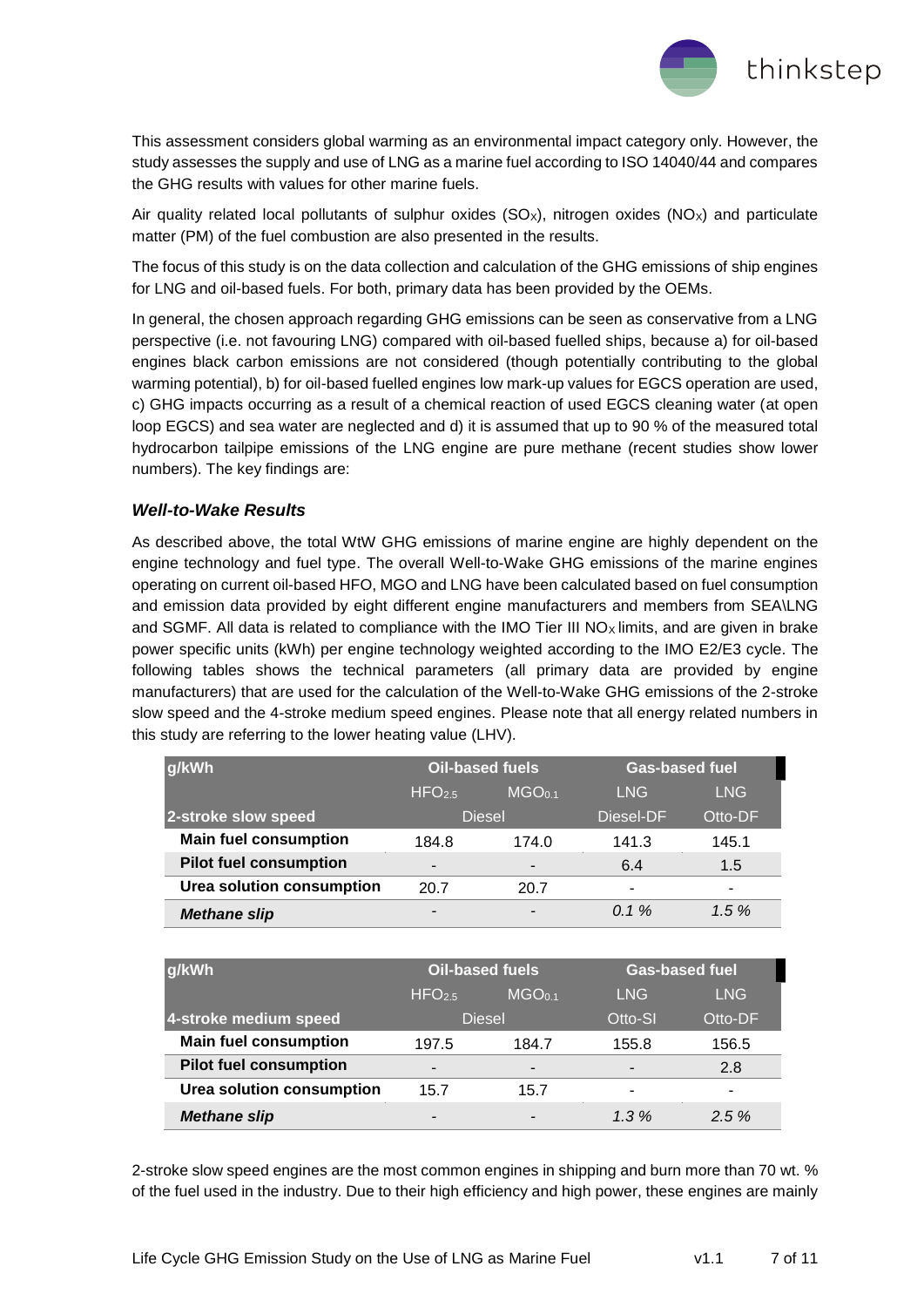

used in large ocean-going cargo ships. LNG is used in two engine technologies which differ in their underlying combustion cycle and gas injection system.

- a) The WtW GHG emissions of the 2-stroke slow speed Diesel dual fuel engine (high pressure gas injection) are 549 g CO<sub>2</sub>-eq/kWh when using LNG which is 21 % less compared with the same engine operating on HFO (697 g CO<sub>2</sub>-eq/kWh) as shown in the figure below.
- b) The WtW GHG emissions of the 2-stroke slow speed Otto dual fuel engine (low pressure gas injection) are 598 g CO2-eq/kWh when using LNG which is a reduction of 14 % compared with HFO operation.

For these LNG fuelled engines, the WtT GHG emissions of the supply chain contribute about 22-24 % of the entire life cycle emissions (WtW). For oil-based fuels, the supply chain accounts for 16-18 %.



2-stroke slow speed engines: WtW - GHG IPCC -AR5 [g CO<sub>2</sub>-eq/kWh engine output]

4-stroke medium speed engine are the second most common engine (18 wt. % of fuel burned) used in shipping. They typically have a lower engine power and are mainly used in car and passenger ferries as well as cruise ships. Both engines investigated in the study are Otto cycle engines and can be differentiated according to their ability to run on single (SI) or dual fuel (DF).

- a) The WtW GHG emissions of the 4-stroke medium speed Otto-DF engine are 692 g CO2eq/kWh running on LNG which is a 7 % reduction compared with operation on HFO  $(741 g CO<sub>2</sub>-eq/kWh).$
- b) The WtW GHG emissions of the 4-stroke medium speed Otto-SI engine which is a single fuel, pure gase engine, are 629 g CO<sub>2</sub>-eq/kWh resulting in a 15 % reduction compared with HFO.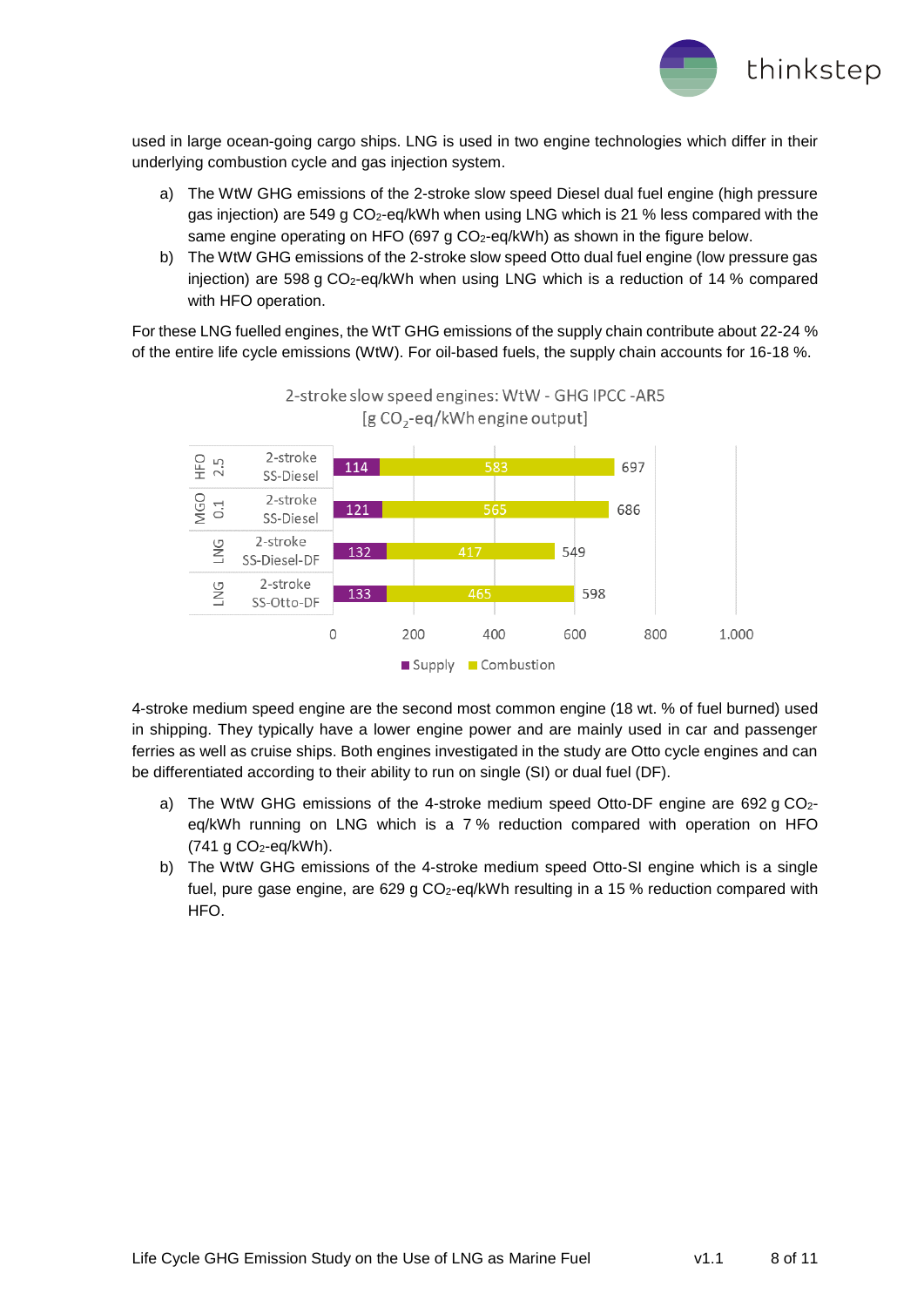



### 4-stroke medium speed engines: WtW - GHG IPCC -AR5 [g  $CO_2$ -eq/kWh engine output]

4-stroke high speed engines only account for 6 wt.% of the fuel burned in shipping, with gas turbines in simple and combined cycle operation having a minor share of 2 wt.%. Nonetheless, these engines are also analysed in the study and described in detail in the report. The high speed engines and gas turbines only run on  $MGO_{0.1}$  and LNG. 4-stroke high speed engines show a potential GHG reduction of 5 % compared with  $MGO_{0.1}$ .

Gas turbines in simple and combined cyle have a methane slip during the combustion accounting for only 0.3 % of the overall WtW GHG emissions. Simple operation gas turbines using LNG give a benefit of 16 % compared with  $MGO<sub>0.1</sub>$ , or 20 % in combined cycle operation.

The comparison of LNG fuelled engines with post-2020 oil-based fuelled engines shows similar GHG results as for the current situation, depending on the post-2020 fuel type and engine technology. For 2-stroke engines the advantages of gas fuelled engines are calculated to be 14-22 % (current fuels: 14-21 %) and for 4-stroke engines 6-16 % (current fuels: 7-15 %).The main reason for the high range of GHG reduction potential is the methane slip during the combustion phase which is mainly dependent on the combustion cycle of the engine and evaluated in more detail below.

#### *Methane Emissions Contribution Analysis*

Methane emissions can have a significant impact on the total WtW GHG emissions of marine engines. For oil-based marine fuels, methane emissions are limited to the supply chain of the fuel. In LNG operation, the methane slip in the engine (combustion) plays an important role in addition to the emission from the supply chain. The following tables show an analysis along the life cycle of the fuel and the contribution of supply and combustion. GHG emissions resulting from methane account for around 3 % of the total WtW GHG emissions of oil-based fuels (HFO<sub>2.5</sub> and MGO<sub>0.1</sub> in the following tables) and can be considered as insignificant whereas this goes up to 22 % for certain engines combusting LNG (to be considered as significant).

Methane emissions in the supply chain are mainly fugitive emissions. Methane emissions from the combustion of the fuel show a strong dependency from the combustion cycle.

Due to the high gas injection pressure and the combustion in a Diesel cycle, methane emission in the combustion of the 2-stroke slow speed Diesel-DF engine are about 4 g  $CO<sub>2</sub>$ -eq/kWh representing less than 1 % of the total WtW GHG emissions. The data of the 2-stroke slow speed Otto cycle engine shows that methane slip accounts for 63 g  $CO<sub>2</sub>$ -eq/kWh which is equal to 11 % of the total WtW GHG emissions.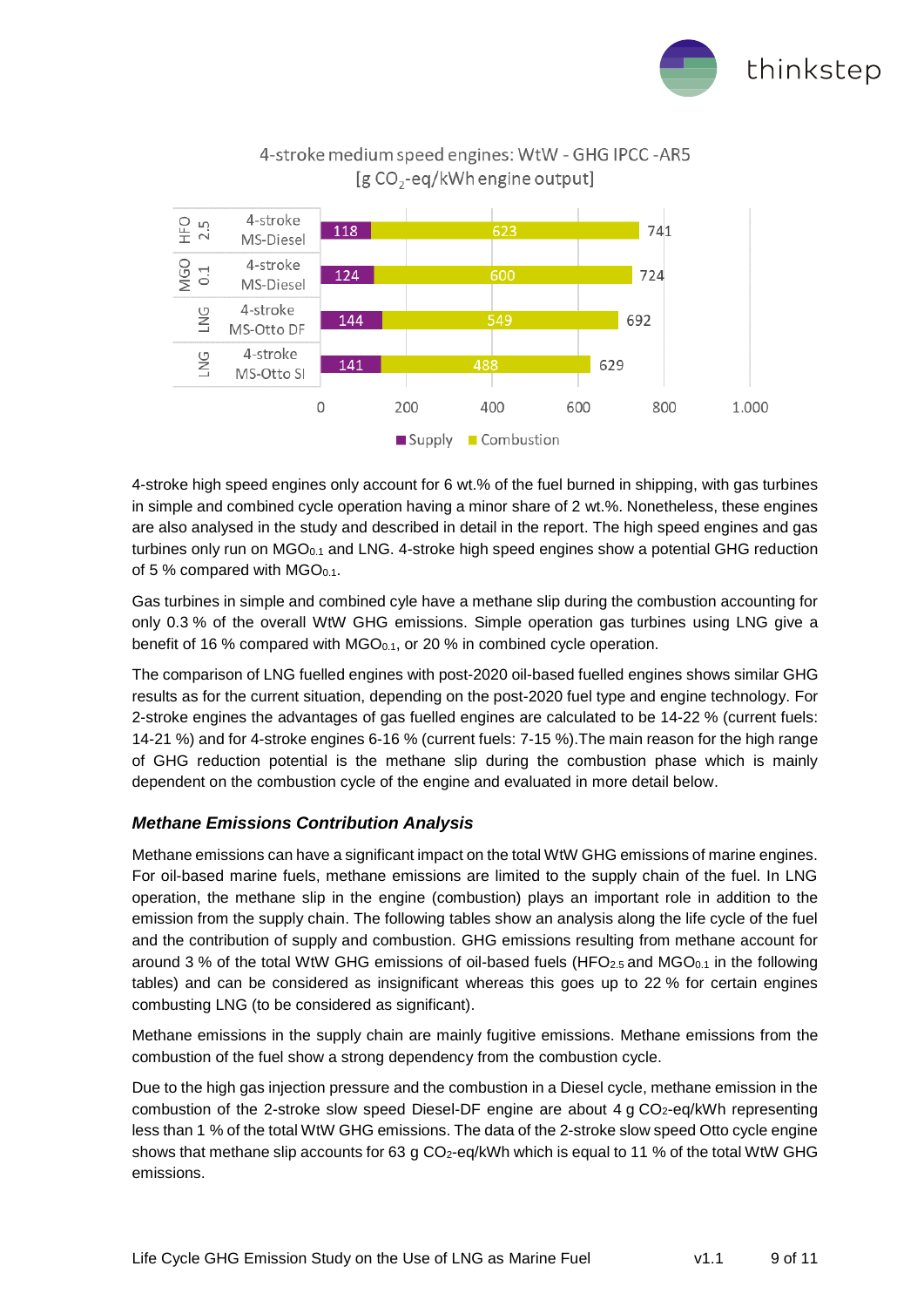

| g CO <sub>2</sub> -eq/kWh      | <b>Oil-based fuels</b> |                    | <b>Gas-based fuel</b> |         |
|--------------------------------|------------------------|--------------------|-----------------------|---------|
|                                | HFO <sub>2.5</sub>     | MGO <sub>0.1</sub> | LNG.                  | LNG.    |
| 2-stroke slow speed            | <b>Diesel</b>          |                    | Diesel-DF             | Otto-DF |
| <b>Total WtW GHG emissions</b> | 697                    | 686                | 549                   | 598     |
| - of which methane             | 23                     | 24                 | 37                    | 96      |
| - supply                       | 23                     | 24                 | 33                    | 33      |
| - combustion                   | -                      |                    | 4                     | 63      |

The same characteristics apply for 4-stroke medium speed engines with the two engine technologies investigated using an Otto combustion cycle. The data indicates that pure gas engines (Otto-SI) are less sensitive to methane slip. It accounts for 10 % (60 g CO<sub>2</sub>-eq/kWh) of the total WtW GHG emissions of the Otto-SI engine. The dual fuel engines covered in the study show GHG emissions resulting from methane slip of 115 g  $CO<sub>2</sub>$ -eg/kWh which is equal to 17 % of the total WtW GHG emissions.

| g CO <sub>2</sub> -eq/kWh      | <b>Oil-based fuels</b> |                    | <b>Gas-based fuel</b> |            |
|--------------------------------|------------------------|--------------------|-----------------------|------------|
|                                | HFO <sub>25</sub>      | MGO <sub>0.1</sub> | <b>LNG</b>            | <b>LNG</b> |
| 4-stroke medium speed          | <b>Diesel</b>          |                    | Otto-SI               | Otto-DF    |
| <b>Total WtW GHG emissions</b> | 741                    | 724                | 629                   | 692        |
| - of which methane             | 24                     | 25                 | 96                    | 151        |
| - supply                       | 24                     | 25                 | 36                    | 36         |
| - combustion                   | -                      | -                  | 60                    | 115        |

#### *Well-to-Tank Results*

Focusing on the Well-to-Tank analysis, results from the study are as follows:

- The carbon footprint of the global LNG supply is calculated at 18.5 g  $CO<sub>2</sub>$ -eq/MJ (LHV) from Well-to-Tank. The global LNG supply is based on the analysis of five LNG consuming regions (Europe, North America, Asia Pacific, China, and Middle East) which are based on the LNG supply chains of the nine most important and emerging LNG producing countries (Algeria, Australia, Indonesia, Malaysia, Nigeria, Norway, Qatar, Trinidad & Tobago and the USA), covering more than 72 % market share per region.
- Contributions to GHG emissions over the total life cycle are:
	- $\circ$  Gas production, processing and pipeline transport to the liquefication plant (33 %) contribution, caused by energy consumption and methane emissions)
	- $\circ$  Gas liquefaction and purification (50 % contribution, caused by energy consumption)
	- $\circ$  LNG carrier transport (13 % contribution, defined by the distance travelled and the utilisation (in terms of time) of the LNG carrier)
	- $\circ$  LNG terminal operations and bunkering (4 % contribution, caused by energy consumption and methane emissions).
- For the LNG supply, carbon dioxide is the major GHG contribution at 74 %, followed by methane at 25 %.  $N_2O$  is negligible. The  $CO_2$  emissions mainly come from fuel combustion, with small amounts of CO<sub>2</sub> vented during processing and purification of Natural Gas (CO<sub>2</sub>removal) if no carbon capture and storage is applied in the corresponding country. The main sources for the CH<sup>4</sup> emissions are fugitive emissions.
- The Well-to-Tank analyses of the current and post-2020 oil-based fuels are in the same order of magnitude, ranging from 13.2 to 14.4 g CO<sub>2</sub>-eq/MJ (LHV) fuel. The calculation of the WtT GHG results of refinery products is associated with a range of uncertainties. Different crude